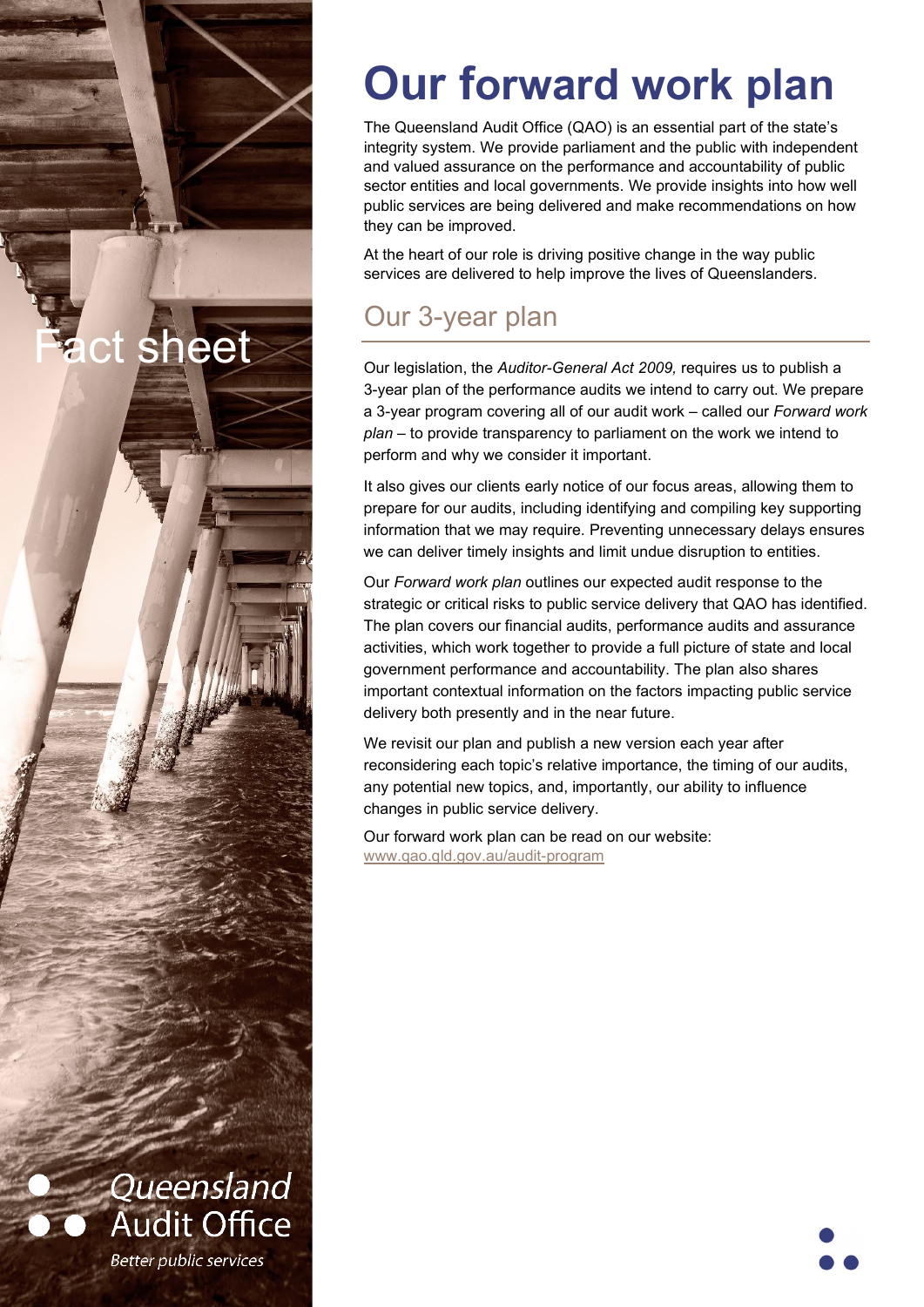# Conducting audit work that matters most to Queensland

Auditing the right matters at the right time is key to achieving our vision. We carefully plan our work so it meets the needs of parliament and our audit clients, and so we draw out the insights most likely to drive positive change.

Through our performance and assurance audit program, we cover a range of topics that examine the efficiency, effectiveness, economy, and legislative compliance of important aspects of public services. The audit topics are wide ranging across the many public services the community receives.

Through our financial audit program, we provide assurance over the reliability of financial statements, assess financial sustainability, and provide insight into key financial risks of state public sector entities and local governments. We target our work on areas with a high risk of fraud or error in financial statements. We also look at the quality and effectiveness of internal controls.

As part of our *Forward work plan*, we also look to provide updates on the status of major projects in Queensland and insights on how regional areas support economic activity and sustainable communities throughout Queensland.

Based on our assessment of strategic or critical risks to public service delivery, and the broad areas where we believe we can provide insights, we identify 'focus areas' to guide our work in financial audits, performance audits and other assurance activities.

#### Identifying audit topics

We have a thorough process for identifying potential audit topics. Our intelligence gathering includes a range of inputs. We:

- continually scan the environment that state and local government entities operate in to reflect emerging or systemic risk
- analyse the results of our financial audits to identify and understand systemic issues, challenges, or trends
- meet regularly with our clients and peak bodies to understand their challenges and where they see risk in the public sector
- assess changes to government priorities, reviews, or any general factors that may influence suitability or timing of audit
- invite all stakeholders, whether they be entities, parliament, or the public, to submit topic suggestions. We analyse these submissions to identify any emerging, consistent, or persistent concerns
- analyse the information we receive through requests for audits. Based on our assessment we develop appropriate responses to the request, which may include adding a potential audit topic to our plan
- examine trends and developments in Australian and international environments, and key bodies of large research, to see what the pressing issues are for the world today
- look at the priorities and focus areas of other audit jurisdictions
- consider issues warranting a future audit at arise during our performance audits or assurance activities.

 **Sources for intelligence gathering**



## Selecting what to audit

We apply a structured and rigorous process to assessing and selecting our audit topics. This involves a 'gated' process that ensures we assess all proposed audit topics consistently and on their relative merits.

#### **Audit selection process**



Note: EMG – Executive Management Group.

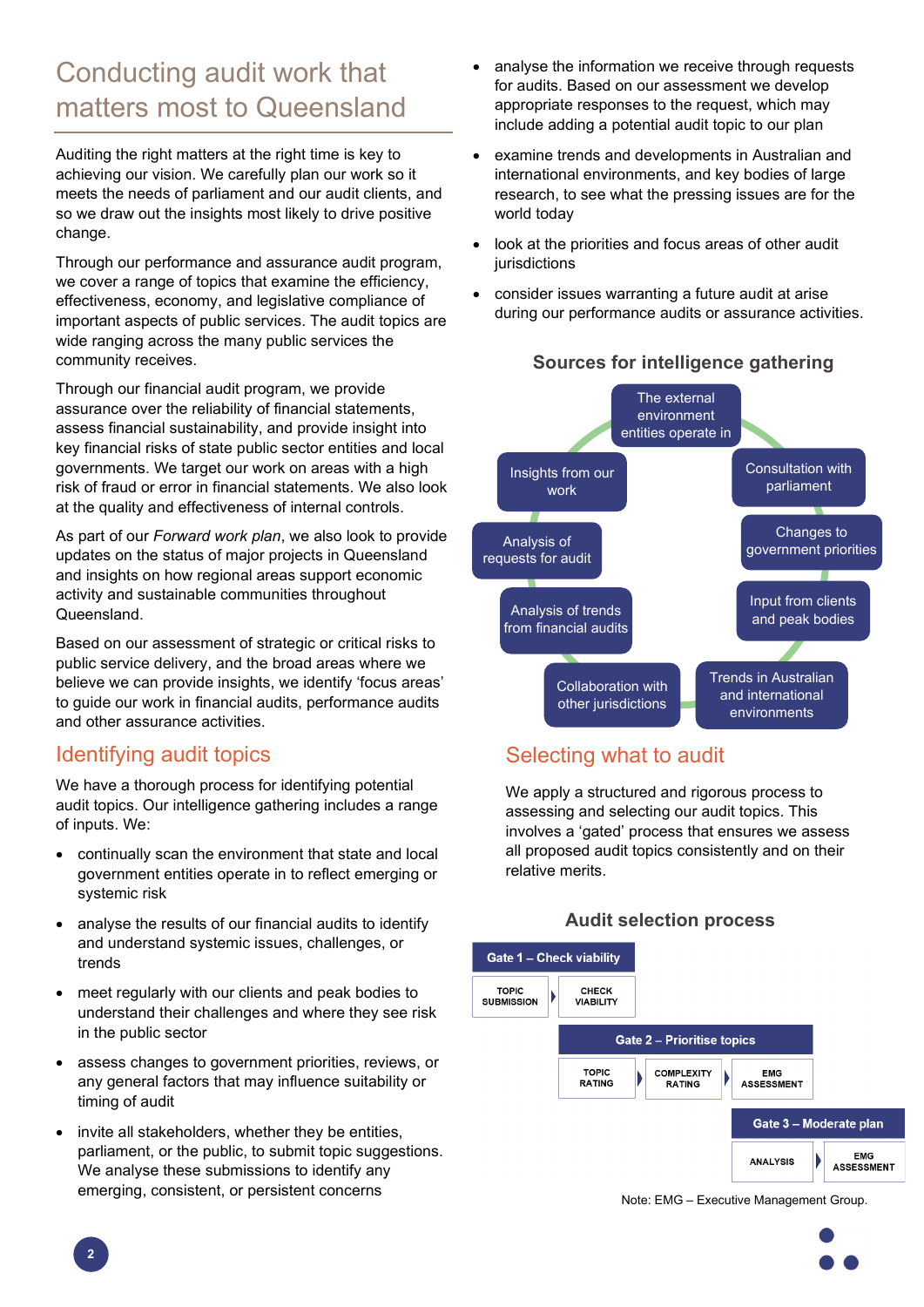## Gate 1 – Viability check

Our annual planning process allows anyone, including members of parliament and the public, to submit a potential audit topic.

All potential audit topics must fit within our mandate – for example, we cannot comment on the merit of public policy objectives; rather, we will only examine how efficiently and effectively a service has been delivered.

We also assess whether a proposed topic is auditable – for example, is there sufficient information available on the topic to allow us to audit it and form an opinion on whether the government is achieving its objectives.

The result from this process is a topics list or register.

## Gate 2 – Value and priority assessment

We then assess all proposed topics on the register in terms of their value and priority. The value of the topic is assessed by considering its impact, its importance, and the opportunity it provides for QAO to influence the delivery of public services.

The **impact** criterion considers:

- social, environmental, and economic or financial impacts
- how broad the reach of the topic would be
- how significant it is across an industry, region, or area of service delivery.

This **importance** criterion considers:

- how valuable the audit would be to parliament and parliamentary committees
- how important it is to government and the wider public sector
- how many entities it would affect.

The **influence** criterion considers:

- the opportunities the topic gives QAO to facilitate performance improvements and change
- how the topic supports our continuous engagement on strategic risks facing government.

We then rate all the topics, based on the factors mentioned above – impact, importance, and influence. We also make an initial assessment on the complexity of the of the proposed topic.

Based on these assessments, we assign an overall priority score and use it to rank proposed topics. These rankings inform the topics to be developed for our draft forward work plan, which we will then consult on.



#### Gate 3 – Moderation

We perform a moderation process over the priority scores for proposed topics. This ensures we have made assessments that are consistent and are robust.

Via our moderation process, we also ensure we have a spread of topics covering matters of efficiency, effectiveness, and economy. We look at how they would fit across a 3-year program, and consider time-critical events and any competing priorities.

We also ensure the plan maintains a balance of the types of audits and reports to parliament across entities, and across the parliamentary committees that have oversight of those entities.

Internally, QAO's Executive Management Group meets to discuss:

- strategic risks to public sector and local government entities
- the government's stated priorities and commitments
- insights and intelligence we have gleaned from our intelligence sources and suggest further topics.

This discussion informs workshops with QAO's senior directors and directors who provide input on the risks they are seeing from their wide client base across Queensland.

#### Communicating the plan

Once we have assessed and selected our potential topics, we consult with the parliamentary committees, and with the entities that may be involved in the audits.

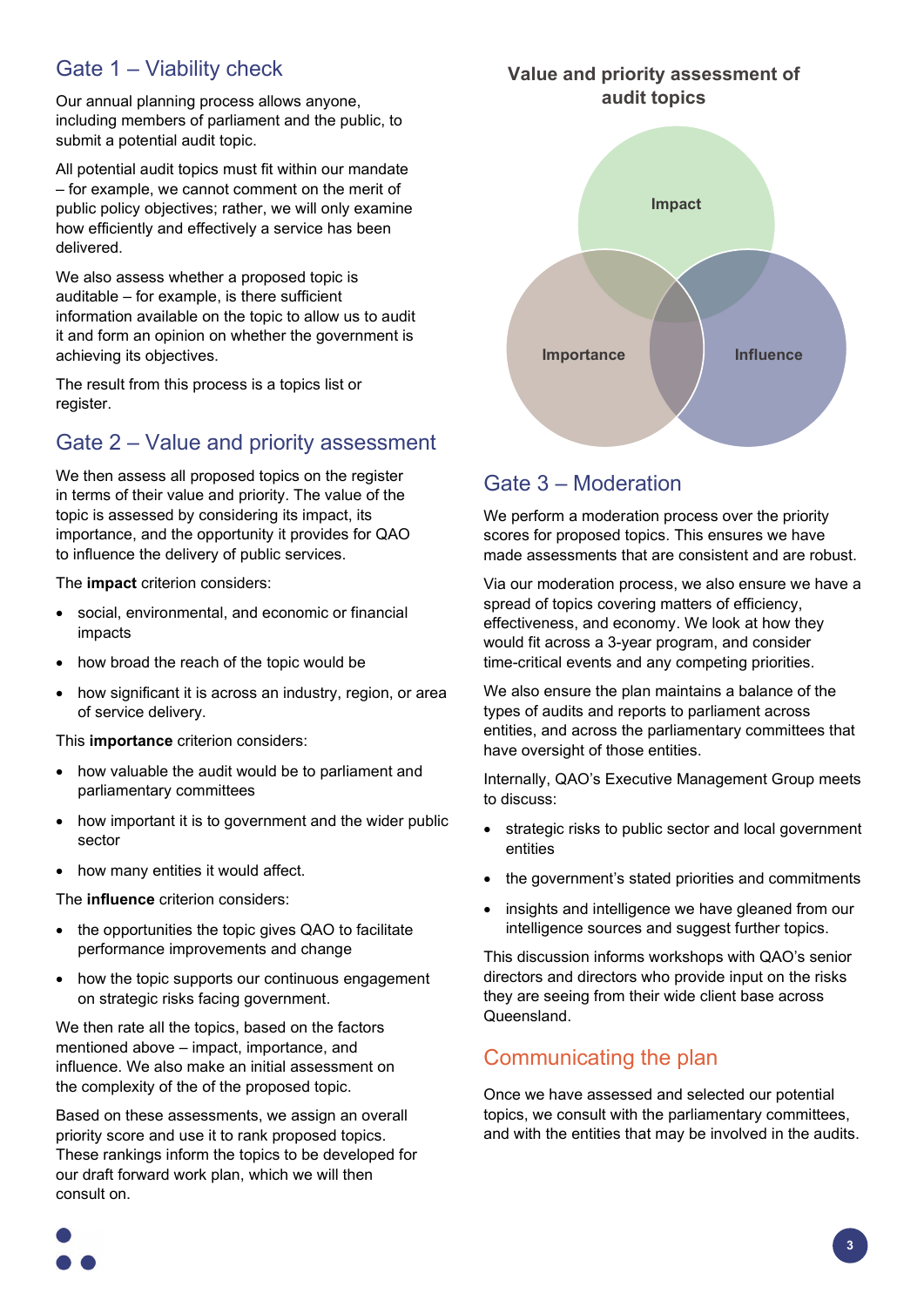This gives our clients an important opportunity to comment on the proposed topics and timings. It also provides advance notice about our audit focus, giving entities time to prepare.

Our engagement and consultation process involves:

- providing stakeholders, such as entities and ministers, with the draft plan for comment
- refining and incorporating changes based on applicable feedback
- formally issuing the proposed plan to the parliamentary Economics and Governance Committee for comment for 42 days (per our legislation), and incorporating changes.

As a part of our consultation process, we also seek feedback on how we can improve or refine our planning processes.

We are required to publish our final plan on our website before 30 June each year, however, we try and publish the plan earlier where possible. We then inform our clients, stakeholders and the public that it is available.

#### Changes to the plan

We expect our audit focus areas to remain generally consistent over the life of our plan, but each year as part of our planning process, we review and renew them to deliver an updated 3-year plan.

We may reconsider or refine topics for a range of reasons, such as the emergence of new risks that entities must manage, unexpected events such as COVID-19, changes in government priorities, or machinery of government changes.

We may add new topics, remove an existing topic, refocus or refine a topic and its audit objective, or reschedule an existing topic to another year.

Along with our forward work plan, we include an acquittal providing detail on the changes we have made between the previous year's plan and the revised plan.

While our plan identifies those audits we intend to conduct, the Auditor-General ultimately has discretion in discharging their mandate and determining the priority given to audit matters. This may mean that changes to planned audits may occur after the plan has been published.

If we add a new audit after our plan is published, for example as a result of a request for audit, we communicate the new topic to relevant stakeholders. We also add it to the audit program page of our website: [www.qao.qld.gov.au/audit-program.](http://www.qao.qld.gov.au/audit-program)

## How we share the results of our audit work

Most of our audits result in a report which the Auditor-General tables in parliament, sharing our insights.

Our reports to parliament range in depth and degree of evaluation; balancing deep analysis and conclusions with timely delivery of our insights.

We consult and engage closely with our clients during our audits and as we prepare the report to parliament. This includes a period of 21 days where we invite entities to formally respond to our proposed reports.

Further detail on how we prepare our reports to parliament is in a [fact sheet](https://www.qao.qld.gov.au/sites/default/files/2021-01/Fact%20sheet%E2%80%94How%20we%20prepare%20our%20reports%20to%20parliament_0.pdf) on our website.

Most of our reports include recommendations for improvement to service delivery. We ask entities to self-assess and report to us on their progress in implementing our recommendations. More information on how we do this is in a [fact sheet](https://www.qao.qld.gov.au/sites/default/files/2021-02/Entity%20self-assessments%20on%20implementation%20of%20QAO%20recommendations.pdf) on our website.

#### Suggestions for audit topics

Input from our clients and stakeholders, including the wider Queensland community, is a valuable source of information for us. We welcome suggestions for potential audit topics via our website: [www.qao.qld.gov.au/contact](http://www.qao.qld.gov.au/contact-us)[us](http://www.qao.qld.gov.au/contact-us)

When suggesting audit topics or raising issues, they need to relate to public sector entities or local governments, or money being spent on public services.

We may also receive formal requests for audit from the public, elected members, public sector employees and other integrity offices. We publish summaries of the requests we receive from members of state parliament and councillors on our website:

[www.qao.qld.gov.au/audit-program/requests-audits.](http://www.qao.qld.gov.au/audit-program/requests-audits) Our [fact sheet](https://www.qao.qld.gov.au/sites/default/files/2020-11/Fact%20sheet%E2%80%94Requests%20for%20audits.pdf) provides further detail.